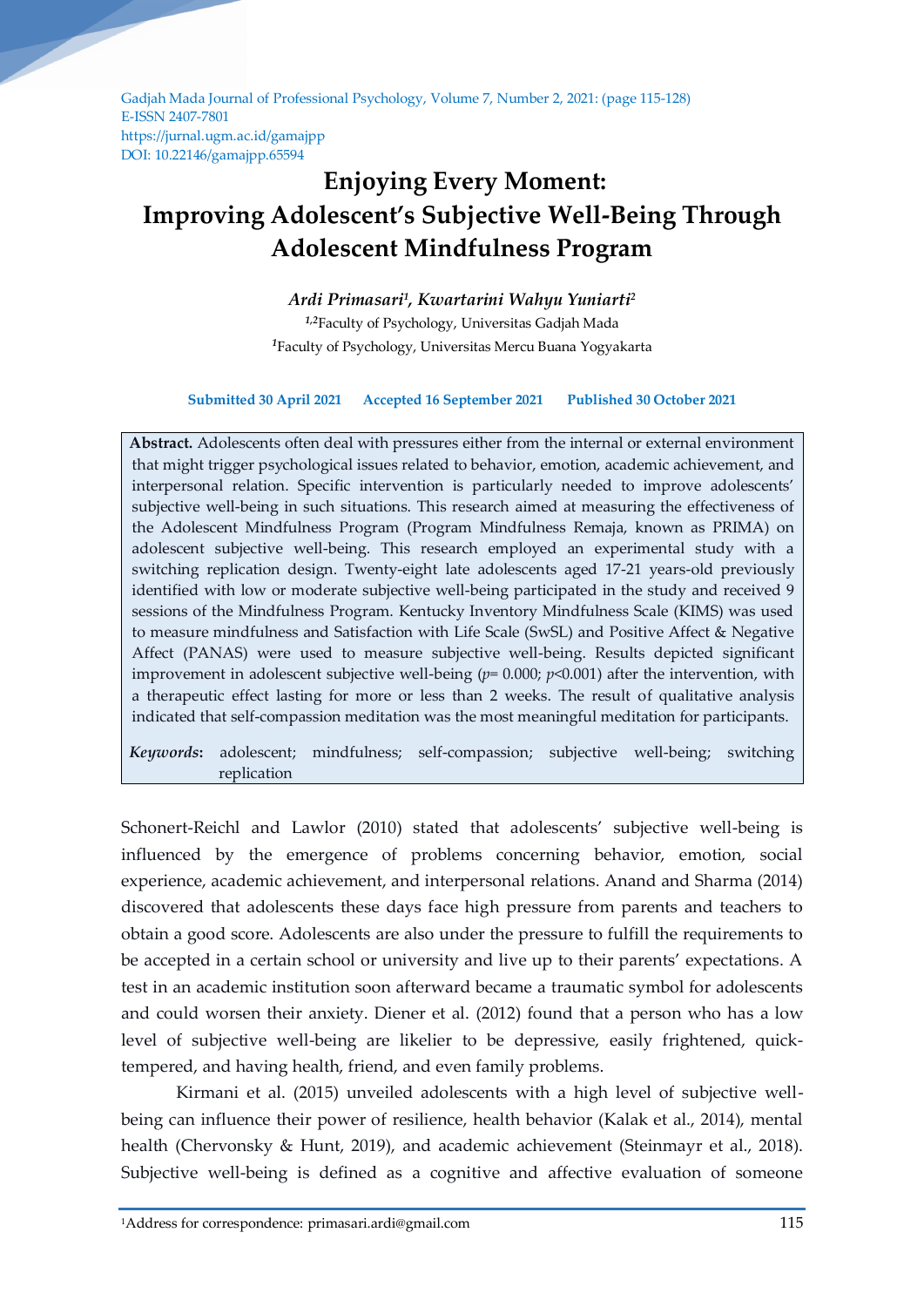regarding life, namely emotional relation toward a particular happening and cognitive judgment toward satisfaction and fulfillment. Savage (2011) mentioned some techniques that had been employed to improve adolescents' subjective well-being such as improving a feeling of gratefulness, building a strong character, developing sources of positive emotion, and finding the meaning of life. In addition, Eryilmaz (2012) discovered that rectifying the relationship between parents and adolescents can improve adolescents' subjective well-being. In addition, the implementation of mindfulness programs for adolescents can improve their subjective well-being (Meiklejohn, 2012).

Subjective well-being is affected by past evaluation, present experience, and future expectations (Durayappah, 2009). Moreover, mindfulness is one of the endeavors to help someone to master the present moment, to let go of the dissatisfying experience, and to develop an open-minded attitude toward the upcoming occurrence. Mindfulness can improve the experience with a positive effect, reduce experience with a negative effect, and improve better competence in responding to a full-of-pressure happening (Kenget al., 2011).

Mindfulness is awareness without judgment on a certain situation, also recognized as non-judgmental awareness. Awareness was a capability to focus on attention from one moment to another moment (Davis & Hayes, 2011) Awareness is a competence in observing the process of thinking, feeling, and sensing which happened in the now. It requires someone to pay close attention to the body and the mind that is connected in one's authentic experience without resisting or refusing that experience. In addition, mindfulness had a non-judgmental quality, a trait that suggested that someone had to accept the experience as it is with tenderness, kindness, openness, and curiosity (Siegel, 2007). Mindfulness has two important components, namely awareness, and acceptance.

There are two types of mindfulness practice, specifically formal and informal practice. Mindfulness meditation can be done by sitting, lying, standing, or walking with close attention to mind, feelings, body sensation, and sensory experience in every moment. Meanwhile, informal mindfulness practice is to train the awareness in everyday activities such as when taking a bath, walking, eating, or when interacting with other people (Meiklejohn et al., 2012).

Mindfulness is empirically believed to be able to improve positive affect in adolescents, improving adolescent life quality (Galatino et al., 2008), improving psychological well-being (Lawlor et al., 2012; Oberle et al., 2012), and improving optimism (Schoner-Reichl & Lawlor, 2010). Research conducted by Esch (2013) showed that doing mindfulness meditation can increase dopamine and melatonin, which are hormones that developed positive affect in humans and made them feel comfortable and healthy. Moreover, mindfulness meditation can lessen the negative effect through increasing the *norepinephrine* hormone, so that the production of hormone that causes stress can be obstructed (Esch, 2013).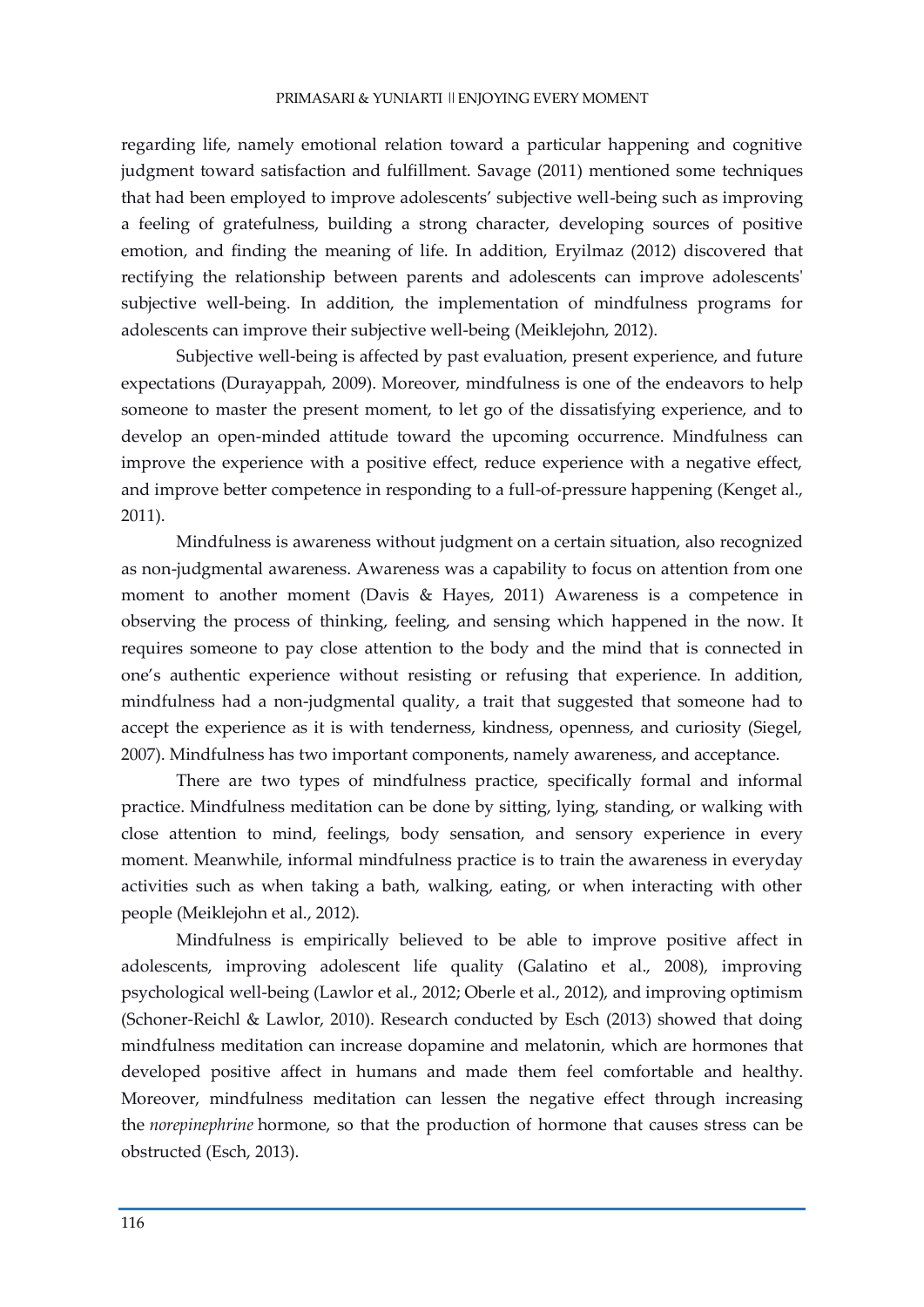In relation to brain function, Lazar in Baime (2011) revealed that there is an activity change in the *insula*, a part of the brain that controls the ability to empathize and love, of someone who practices mindfulness meditation. With regards to life satisfaction, mindfulness evidently increases self-acceptance, the capability to feel relaxed and calm dealing with the present moment (Finucane & Mercer, 2006), and optimism facing the future (Schoner-Reichl & Lawlor, 2010).

Globally, mental health professionals use mindfulness as an intervention, because mindfulness is practical, able to build mental resilience, and able to maintain emotional health. Mindfulness can be implemented in an individual context or a group context (Wright et al., 2009).

The application of mindfulness in adolescent age groups is less frequent compared to adults (Weare, 2013). However, some studies have explained the effectiveness and visibility of mindfulness treatment in adolescents as a mental health promotion or prevention program. For example, mindfulness is effective to build adolescents' resilience (Greenberg & Harris, 2012; Huppert & Johnson, 2010; Zelazo & Lyons, 2012; Zenner et al., 2014). Participants favored it and confidently accepted the mindfulness intervention. There were no reports that caused a negative side effect. They are able to enjoy and appreciate the mindfulness process and acquired a similar positive effect to the results from the adult group (Weare, 2012). As such, this research intended to understand the effectiveness of the Adolescent Mindfulness Program or Program Mindfulness Remaja (PRIMA) in late adolescents' subjective well-being.

# **Method**

#### *Participants*

The participants were adolescents who met the following inclusion criteria: 1) adolescents with an age range of 17-21 years-old, 2) having a low or moderate score in subjective wellbeing, and 3) willing to join the research by signing informed consent. Researchers organized identification and selection by distributing the Satisfaction with Life Scale (SwSL) and Positive & Negative Affect Schedule (PaNAS) to 187 undergraduate students Faculty of Psychology, Gadjah Mada University on September, 2016, with a range of 17-21 years-old. Following the selection process, 28 participants (25 females and 3 males) were selected based on the criteria. Of the participants, 25% were 17 years-old, 65% were 18 years-old, and 10% were 19 years-old.

#### *Research instruments*

The level of subjective well-being was measured using Satisfaction with Life Scale (SwSL) that consists of 5 self-evaluation questions. For example *"In most ways my life is close to my ideal''; ''The conditions of my life are excellent"'; ''I am satisfied with my life''; ''So far I have*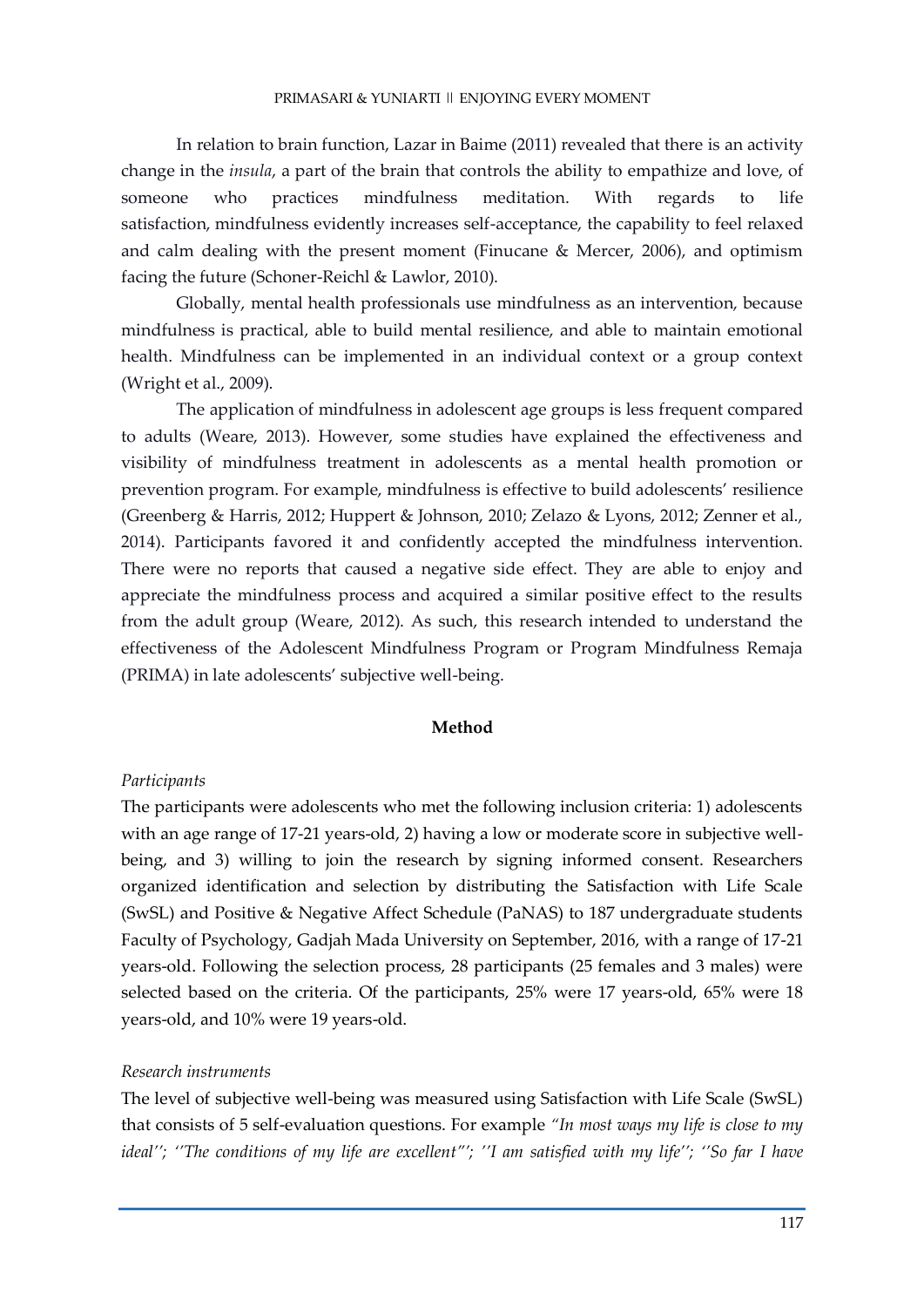*acquired the important things I want in life''; ''If I could live my life over, I would change almost nothing''* 

Positive & Negative Affect Schedule (PaNAS) consists of 59 items, adapted and validated by Utami (2009). Respectively, reliability coefficient of life satisfaction subscale had  $r = 0.749$  whereas positive affect subscale had  $r = 0.918$  and negative affect subscale  $r =$ 0.941 and those three subscales had composite reliability score of 0.9352.

The level of participants' mindfulness as a manipulation check was gauged using Kentucky Inventory Mindfulness Scale (KIMS) consisting of 39 items, adapted by Putri (2014). The coefficient of KIMS after it had been processed and tested indicated that KIMS had internal consistency categorized as having a high value ( $\alpha$  = 0.863).

# *Research design & implementation*

This research employed a quasi-experiment method using a switching replication design (Figure 1). This design provides strong internal and external validation because the result of the research can be used as a benchmark for generalization. This design also allows all participants to receive similar treatment. As a result, in this quasi-experiment research, this design was ethically the best (Edmonds & Kennedy, 2013)

The intervention in this study utilized the Adolescent Mindfulness Program (otherwise known as Program Mindfulness Remaja or PRIMA) Modules and workbooks compiled by Primasari (2016). The modules were based on theories, references, and another module developed by Kabat-Zinn in 1990 and Germer in 2009. Adolescent Mindfulness Program Modules consists of breathing meditation, eating meditation, body scan-compassion meditation, self-compassion meditation, forgiveness meditation, gratitude meditation, and loving-kindness meditation. The module consists of 9 sessions: (1) opening, (2) breathing meditation (3) eating meditation (4) body-scan meditation (5) self-compassion meditation (6) forgiveness meditation (7) gratitude meditation (8) loving-kindness meditation (9) closing. Based on the result of the test, PRIMA Modules was significantly able to improve adolescents' mindfulness skills.

This research organized two groups that were an experimental group and a control group with a switching replication design, causing experiment to be carried out two times. For the first experiment, there were 15 participants in the Experiment Group (EG) and 13 participants in the Control Group (CG), and in the second experiment, there were 13 participants in the EG and 14 participants in the CG. The notation of the experiment design could be seen in Figure 1.

#### **Figure 1.**

| Switching Replication Design |  |  |
|------------------------------|--|--|
|------------------------------|--|--|

| <b>NR</b> |  | - 10         |  |
|-----------|--|--------------|--|
| <b>NR</b> |  | $\mathbf{b}$ |  |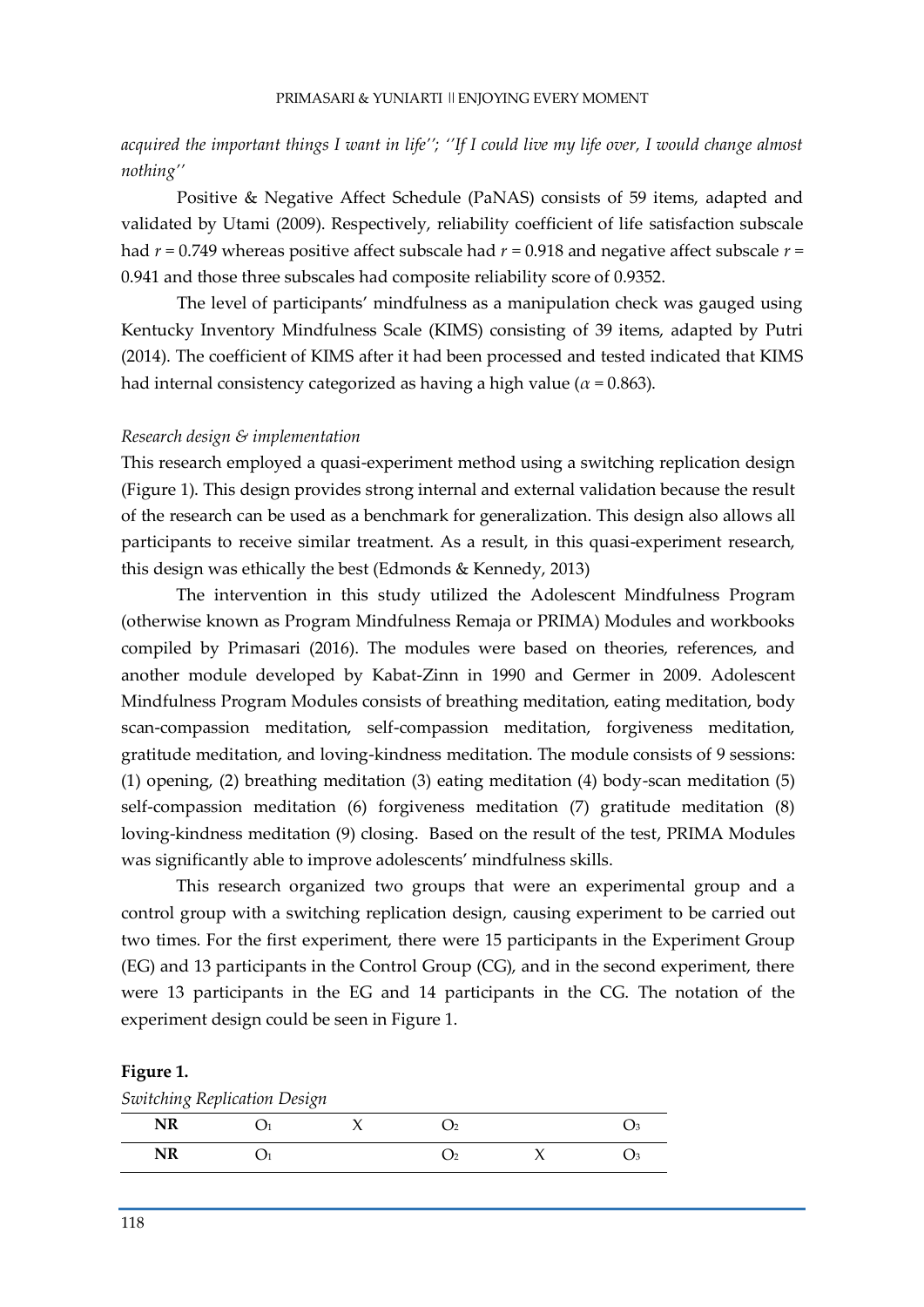# *Analysis*

The researcher used quantitative and qualitative analyses. Quantitative data analysis was done by adapting covariant analysis developed by Widhiarso (2010). Meanwhile, the qualitative analysis technique used in this research was a descriptive qualitative analysis of the results of observation, interview, and participant daily task book of the participants with three flows activities: data reduction, data display, and conclusion. Qualitative analysis was used to gain a wider understanding of behavior (De Vaus, 2014). In contrast to quantitative research, which uses statistical methods, qualitative research focuses on the exploration of values, meanings, beliefs, thoughts, experiences, and feelings characteristic of the phenomenon under investigation.

# **Results**

# *Quantitative analysis result*

Subjective Well-being level between Experimental Group (EG) and Control Group (CG) measured during pretest and posttest and the result were presented in Table 1.

| <b>First Experiment (Phase 1)</b> |    |                |                |       |                 |  |  |  |
|-----------------------------------|----|----------------|----------------|-------|-----------------|--|--|--|
| Group                             | N  |                | <b>Pretest</b> |       | <b>Posttest</b> |  |  |  |
|                                   |    | Mean           | <b>SD</b>      | Mean  | <b>SD</b>       |  |  |  |
| <b>EG</b>                         | 15 | 14.26          | 12.13          | 35.06 | 17.40           |  |  |  |
| CG                                | 13 | 44.38          | 30.69          | 34.07 | 24.74           |  |  |  |
| Second Experiment (Phase 2)       |    |                |                |       |                 |  |  |  |
| Group                             | N  | <b>Pretest</b> |                |       | <b>Posttest</b> |  |  |  |
|                                   |    | Mean           | <b>SD</b>      | Mean  | <b>SD</b>       |  |  |  |
| EG                                | 13 | 34.74          | 34.74          | 74.61 | 42.39           |  |  |  |
| CG                                | 14 | 35.35          | 35.35          | 34.00 | 16.42           |  |  |  |

# **Table 1.**

*Statistical Description of Subjective Well-being Score*

Table 1 indicates a difference in the mean score of participants' subjective wellbeing between the Experimental Group (EG) and Control Group (CG) in the first and second experiments. In the first experiment, EG underwent an improvement in the mean score of subjective well-being during pretest and posttest for 20.8 points whereas the CG underwent a decrease in the mean score of subjective well-being during pretest and posttest for 10.31 points.

In the second experiment, EG experienced an improvement in the mean score of subjective well-being during pre-test and post-test for 40.54 points whereas CG experienced a decrease in the mean score of subjective well-being during pre-test and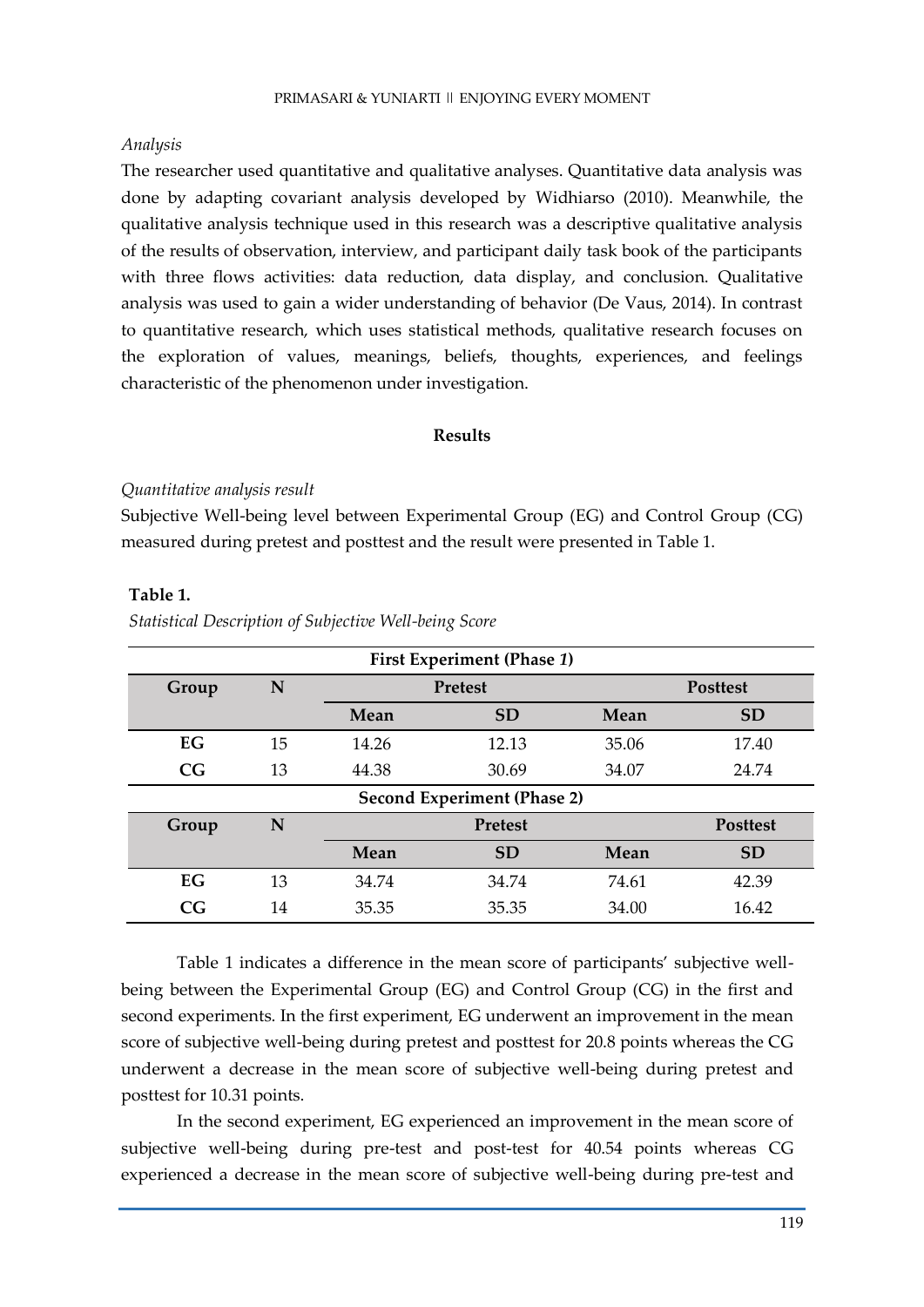post-test for 1.35 points. The change of subjective well-being that happened to EG and CG in the first and second experiments can be seen in Figure 2.



**Figure 2.** 

*The Change in the First and Second Experiment (Phase 1 & 2)*

Participants in EG experienced an improvement or a positive change after joining the PRIMA program. It could be seen from the first experiment (phase 1), the Control Group did not undergo a significant change after two weeks following the intervention (*p* = 0.784; *p*>0.05). Therefore, the given intervention for the experimental group in the first experiment *(phase 1)* could last for about 2 weeks. The result of the analysis showed that there was a significant score difference after intervention between the experimental and control groups, with controlling pre-intervention group score  $(F = 24.813; p \le 0.01)$ .

In the second experiment *(phase 2*), there was a significant score difference after the intervention between the experimental and control groups by controlling pre-intervention score  $(F = 26.306; p<0.01)$  whereas CG in the second experiment (phase 2), there was no significant difference ( $p = 0.890$ ;  $p > 0.05$ ).

The measurement of manipulation check (KIMS) was done by analyzing the score of both groups before and after the intervention of PRIMA. The test showed t = -2.831, *p* = 0.004;  $p < 0.05$  in the first experiment and  $t = -4.469$ ,  $p = 0.000$ ;  $p < 0.01$  in the second experiment. Those results gave an idea about the significant difference in KIMS score between EG and CG during the first experiment (phase 1*)* and the second experiment (phase 2).

Apart from using KIMS as the instrument to check the manipulation or treatment, the researchers also analyzed the assessment toward intervention success indicator. The researcher employed the Intra-Class Correlation Coefficient to discover consistency between raters. The accordance average between raters in the first experiment was 0.959 and 0.960 in the second experiment with the consistency of 0.888 in both groups which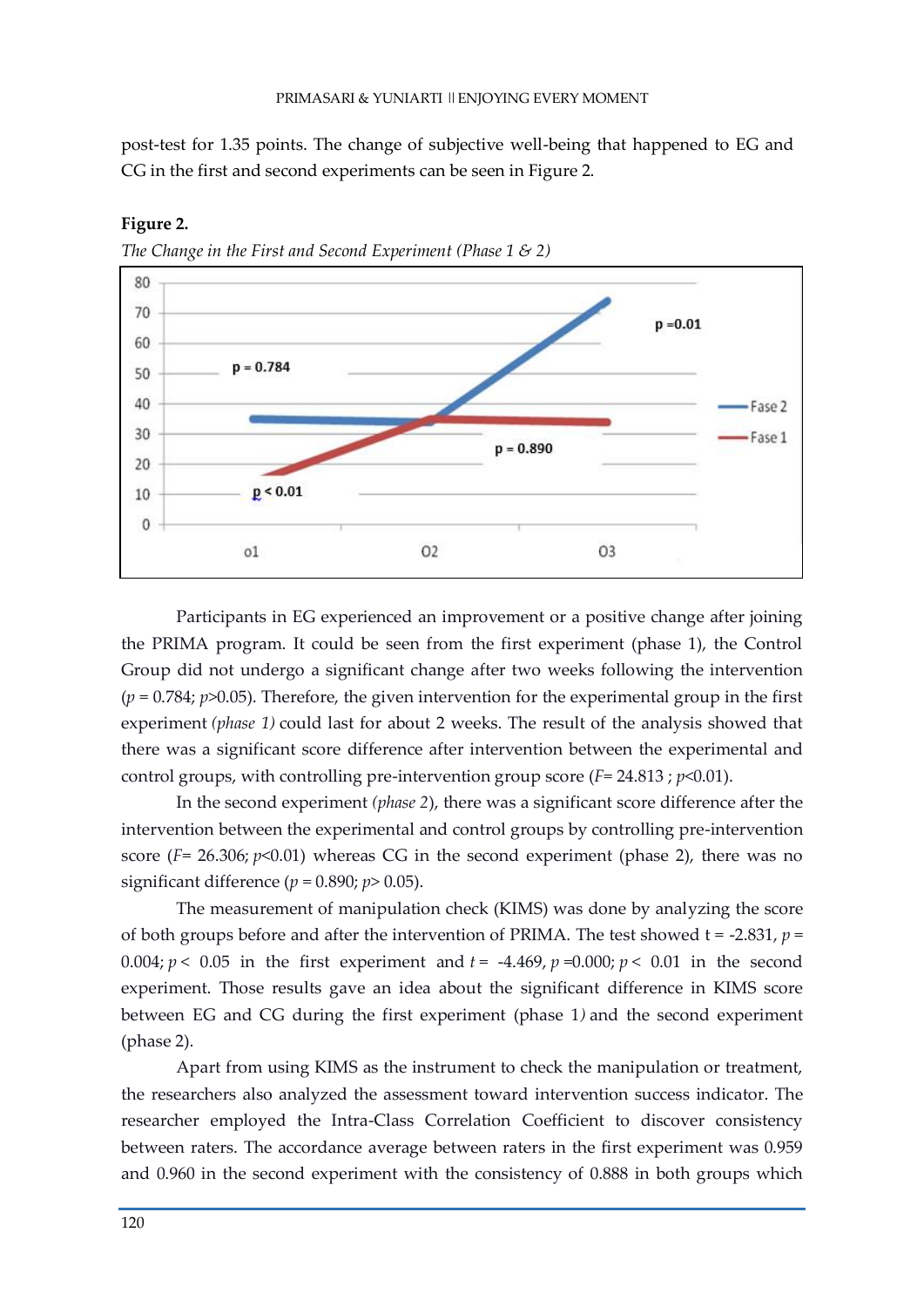meant that the accordance between raters was very good or excellent. The accomplishment of the intervention goal was 98.5% in the first experiment and 99% in the second experiment. Therefore, the intervention goal had been achieved in each session. Based on those explanations about quantitative analysis above, it could be concluded that the PRIMA program was effective to improve the level of participants' subjective wellbeing.

#### *Qualitative analysis results*

Based on the result of the interview and observation, the difference in condition before and after doing meditation is visible. Before doing this meditation, participants always blamed themselves for who they were, had a mentality of insufficiency, got difficulty in accepting themselves, were rarely thankful for things they had, and were not confident about their physical condition, *"I am grateful and accept myself as I am, more confident and love my body more. Every time I want to eat, I always tried to meditate and it's different when I eat with meditation and eat without meditation"*

After doing meditation, participants felt more worthwhile and deserved to be happy, more aware of themselves and what they had done until this time, could see and recognize their self -image knew and understand themselves very much, realized selfimperfection, realized their strengths and weaknesses, and realized their condition right then. Participants became more grateful for what they had including their physical condition, their weaknesses, and their experience. Participants accepted their strengths and weaknesses as personal characteristics, became more confident, felt more valuable than they had thought before, were able to think positively about themselves, and believed that everything would turn out well. In addition, participants became happier. From the data, it can be summarized that doing mindfulness meditation can positively influence the participant's physical and psychological health.

## **Discussion**

In this research, the effect of the PRIMA program can last for about two weeks following the intervention. These research results supported the finding from Carlson et al. (2001) about the effect of mindfulness after the intervention, which lasts for six months in cancer patients. The research conducted by Chien and Thompson (2014) found out that the effect of mindfulness intervention can last until two years following the intervention in schizophrenia patients.

Kabat-Zinn (1990) mentioned that mindfulness breathing can help someone calm their body and mind so that they can see something clearly and with a vast point of view. Moreover, body scan exercises can assist someone in building concentration and attention flexibility at the same time. Those findings are similar to the experience of the PRIMA program, which developed non-judgmental and accepting traits when they did the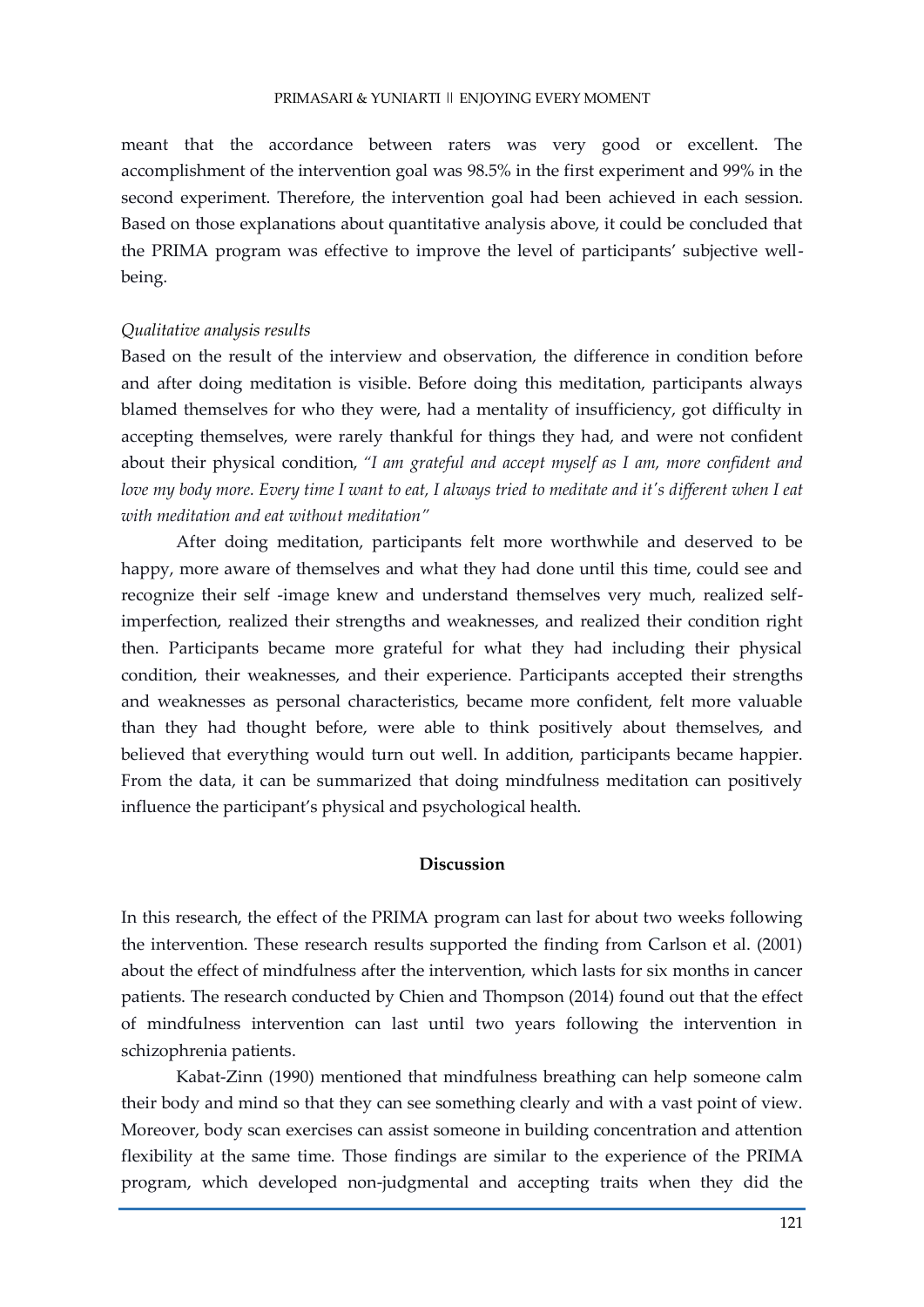breathing meditation or body scan meditation. Furthermore, doing mindful eating was confirmed to be able to improve positive emotion when they were eating, because they can enjoy eating very much (Smart et al., 2015) and at the same time can lower the stress level (Maillet, 2014).

Forgiveness Meditation was confirmed to lower the anger level and lessen the stress level (Schumacher & Robert, 2015). Forgiving is recognized to be an effort that could increase satisfaction in making relations (Braithwaite et al., 2011). The explanation before was agreeable to this research's finding. Participants felt better in having relations with other people, particularly with people who had ever hurt them. Participants then viewed others who had hurt them as less negative people.

Gratefulness meditation could be felt by PRIMA program participants as a meditation, which can make someone feel blessed with what they had at that time. Being grateful has a strong connection with psychological well-being. Gratefulness meditation can lessen the negative affect and increase the positive affect. In addition, writing all things that were being thankful for in life was confirmed to be able to increase life satisfaction, lessen life anxiety and increase positive life behaviors (Wood et al., 2010).

Research from Zeng et al. (2015) found out that loving-kindness meditation is confirmed to be effective in increasing positive affect. Kemper et al. (2015) studied the difference between people who did loving-kindness meditation and people who did not do loving-kindness meditation in 21 participants. The results indicated that people who perform loving-kindness meditation have a lower stress level than people who do not perform the meditation. In this research, PRIMA program participants said that lovingkindness meditation made them realize the presence of love from every source such as in best friends, family members, teachers, or other people. Moreover, they understood that they had love and compassion, which could be shared with others or environments.

The fascinating finding in this research related to self-compassion meditation was that this meditation had been considered as the most impressive and meaningful for PRIMA program participants. Neff and Damh (2013) had stated that self-compassion is essential to improve emotional resilience and improve psychological well-being. Doing self-compassion meditation is useful to improve intrapersonal or interpersonal well-being. Through understanding that suffering or bad experience, which occurs in life, is humanistic or is to be a natural happening, it can ease up individuals in facing unintended situations. Individuals are trained to be the best friend of themselves, which develop compassion for themselves as needed when they experience a failure or make a mistake and endure a struggle in life.

After joining Self-Compassion Meditation, participants in this research felt that they were worthy, were able to accept their strengths and weaknesses, believed in the process, and deserved to love. Those findings strengthen another finding of research conducted by Campos et al. (2016), which discovered that self-compassion is a mediating variable between mindfulness and subjective well-being. The individuals' capability to be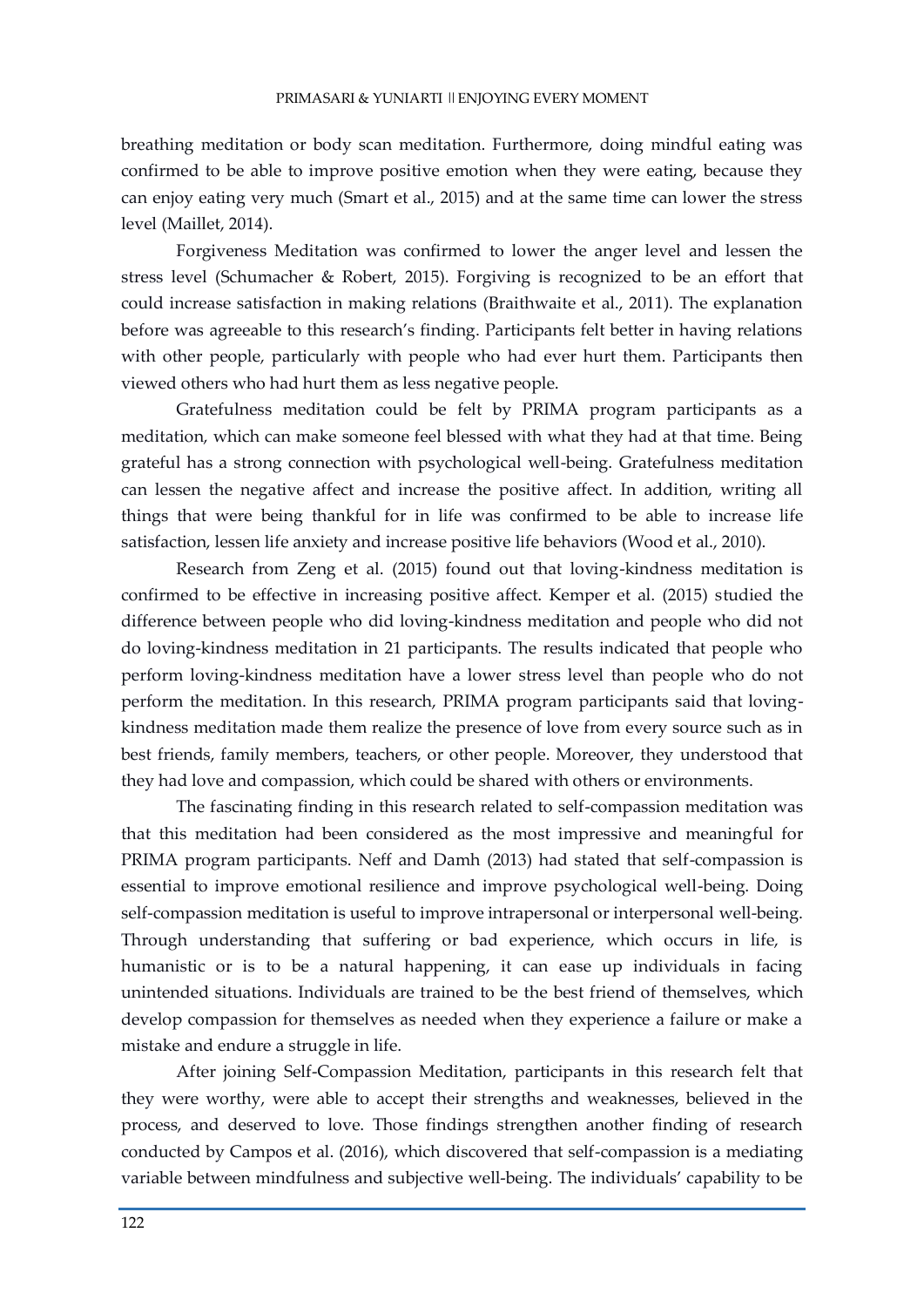compassionate to themselves and others when facing difficulties in life was confirmed to be significantly able to improve late adolescents' life satisfaction (Anggraeni & Kurniawan, 2012). Furthermore, the research by Halim (2015) also discovered that there is a significant influence of self-compassion level in late adolescents on subjective wellbeing.

The latest research in Indonesia indicated that self-compassion was significantly able to affect adolescents' subjective well-being. However, a study in Indonesia toward 708 late adolescents, precisely showed that the self-compassion level of Indonesian adolescents was low and the other-compassion level was high (Kartikaputri, 2015). Associating that finding with the collective culture in Indonesia, Markus and Kitayama (1998) stated that culture with an interdependent concept emphasizes the relation with others, the care of others, and the social conformity. Kitayama and Uchida (2003) also stated that a high self-critical level frequently happens in a communal society. Neff and Dahm (2013) mentioned that the truth is, many people have difficulty in loving themselves but face fewer obstacles in loving others. Therefore, when participants underwent a meditation that required them to love themselves, participants could not feel the emotional sensation regarding loving self in their lives.

Some attempts implemented by researchers to improve internal validation in this research were: 1) choosing participants with determined inclusion criteria, who were adolescents, 17-21 years old, and had a low or average level of subjective well-being. They were undergraduates from The Faculty of Psychology at Gajah Mada University and senior high school graduates. It meant that participants were homogeneous. 2) Threatening maturity factor, organized by participants' ethic commitment to keep the confidentiality of the process in the PRIMA program. 3) Eliminating participants who did not attend pretest and posttest from the calculation. 4) Making the condition and the procedure in the first and second experiments similar. And 5) using instruments that met the validation and reliability.

Attempts to improve external validation of the experiment were done with: 1) Employing a single-blind procedure to limit the participants' knowledge about the conducted research variable. 2) Using the experimental design of switching replication to increase external validation because the result supported the process of generalization. Furthermore, that design paid tribute to research ethics because both groups obtained similar interventions.

The research results confirmed that mindfulness programs are effective to improve subjective well-being. In this research, each session in the PRIMA program aimed to improve life satisfaction, improving positive affect and lowering negative affect.

These research results were similar to a study conducted by Hanley et al. (2015), which discovered that someone who did mindfulness meditation had higher subjective well-being than someone who did not do mindfulness meditation. The recent research by Cotton et al. (2016) found out that mindfulness could influence the function of brain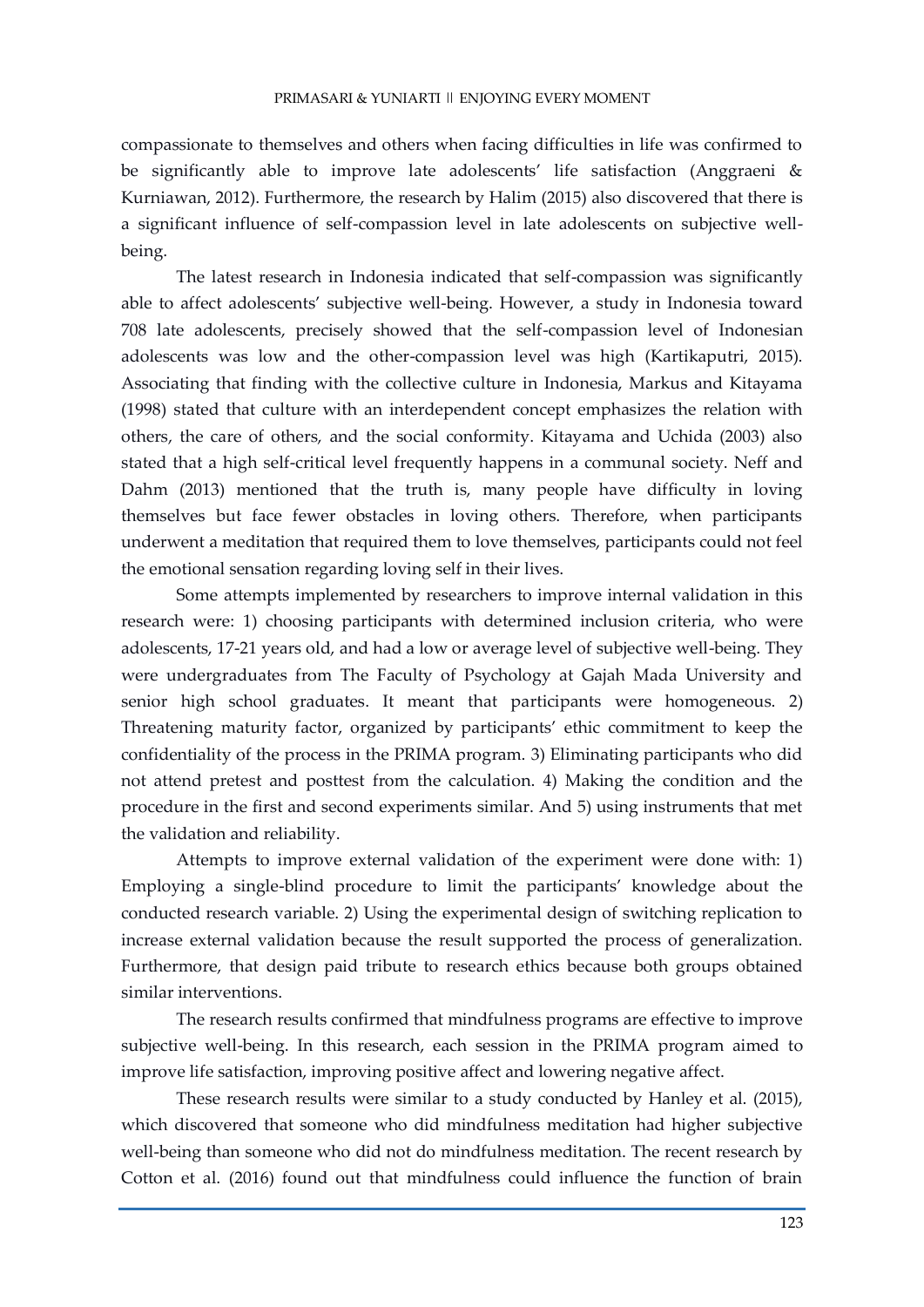## PRIMASARI & YUNIARTI ||ENJOYING EVERY MOMENT

neurons, which affected *insula, thalamus*, and *lentiform nucleus* activities related to the emotional process of adolescents. Moreover, mindfulness and social support could effectively improve adolescents' subjective well-being in which mindfulness became the strongest predictor to improve subjective well-being.

# **Conclusion**

The research results indicated that Adolescent Mindfulness Program (known as PRIMA) effectively improves adolescents' Subjective Well-being. It can also increase their life satisfaction and their positive affect together with a decrease in negative affect. PRIMA Module was confirmed to be effectively able to improve adolescents' mindfulness skills or competence. The other result was that self-compassion meditation was the most impressive meditation for participants. Participants were able to know, appreciate, and love themselves after doing the meditation.

## *Suggestion*

Based on the research results and discussions presented before, the researchers had some suggestions for the betterment and those were as follows: 1) Participants had to practice and apply mindfulness in daily activities to get maximum benefit. 2) For the next researchers, it is suggested that they conduct a replication of this study for different age groups, which were children and adult groups. 3) Experts could apply this program (PRIMA) to adolescents and could be used as one of the interventions that improve subjective well-being and mental health.

#### *Acknowledgement*

I would like to acknowledge the efforts made by Prof. Kwartarini Wahyu Yuniarti, M.Med.Sc., PhD., Psikolog; Dr. Muhana Sofiati Utami, M.S., Psikolog; Dr. Bhina Patria, rer.pol., M.A., in giving me their expert comments and advice on this paper.

#### *Authors' Contribution*

Clara Lukitasari Wibowo, Vincent Edi Hartono, Alifa Syamanta, Pramundika Tungga Dewi, Arini Pinondang Pandiangan

#### *Conflict of Interest*

The authors have no conflict of interest to disclose.

#### *Funding*

This work was funded by Prof. Kwartarini Wahyu Yuniarti and Ardi Primasari.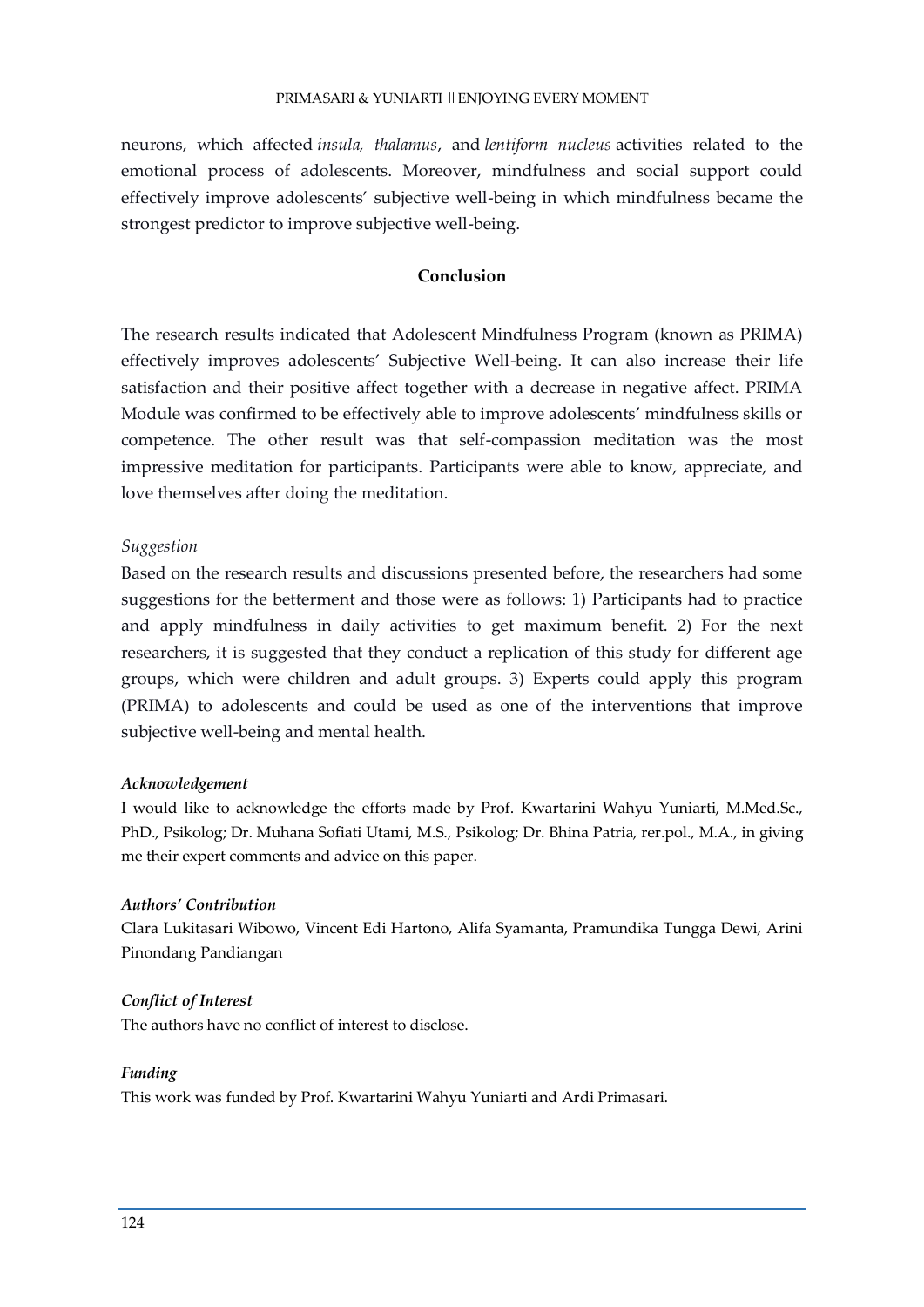## **References**

- Anggraeni, D. T., & Kurniawa, I. N. (2012). Self compassion and satisfaction with life: A prelimenary study on Indonesia college students. *International Proceedings of Economics Development and Research, 53*, 105-108.
- Anand, U., & Sharma, M. P. (2014). Effectiveness of a mindfulness based reduction program on stress and well being in adolescent in a school setting. *Indian Journal of Positive Psychology, 5*(1), 17-22.
- Baime, M. (2011) *This is your brain on mindfulness*. Sambala Sun, 45-84 Retrieved from https://www.nmr.mgh.harvard.edu/~britta/SUN\_July11\_Baime.pdf+&cd=1&hl=en &ct=clnk&client=firefox-b-ab
- Beauchemin, J., Hutchins, T. L., & Paterson, F. (2008). Mindfulness meditation may lessen anxiety, promote social skill, and improve academic performance among adolescent with learning dis abilities. *Complementary Health Practice Review, 13*, 34- 45
- Biegel, G. M., Brown, K. W., Shapiro, S. I., & Schubert, C. M. (2009). Mindfulness based stress reduction for the treatment of adolescent psychiatric outparients: A randomized clinical trial. *Journal of Consulting and Clinical Psychology, 17*, 885-866.
- Braithwaite, S., Selby, E., & Fincham, F. D. (2011). Forgiveness and relationship satisfaction: Mediating mechanisms. *Journal of Family Psychology, 25*, 551–559.
- Bogel, S. M., Lehtonen, A., & Restifo, K. (2010). Mindful parenting in mental health care. *Mindfulness, 1*(2),107–10. https://doi.10.1007/s1267101000145
- Campos, D., Cebolla, A., Quero, S.,…,Banos, R. M. (2016). Meditation & happiness: Mindfulness and self compassion may mediate the meditation of happiness relationship. *Journal of Personality and Individual Differences, 93*(2) ,80-85.
- Carlson, L. E., Ursuliak, Z., Goodey, E., Angen, M., & Speca, M. (2011). The effect of a mindfulness meditation based stress reduction programm mood and symptoms of stress in cancer outpatients: 6 month follow up. *Support Care Cancer, 9*(2), 112-123
- Chien, W. T., & Thompson, D. R. (2014). Effcet of a mindfulness-based psychoeducation programme for chinese patient with schizophrenia: 2-year follow up. *The British Journal of Psychiatry, 205*(1), 52-59
- Chervonsky, E., & Hunt, C. (2019). Emotion regulation, mental health, and social wellbeing in a young adolescent sample: A concurrent and longitudinal investigation. *Emotion, 19*, 270–282
- Davis, D. M & Hayes, J. A (2011) What are the benefits of mindfulness? A practice review of psychotherapy-related research. *Psychotherapy, 48* (2), 198 –208
- De Vaus, D. A. (2014). Surveys in Social Research. (6th ed). UCL Press
- Diener, E., Tay, L., & Ronald, I. (2012). Theory and validity of life satisfaction scale. *Social Indicators Research, 112*(3), 497–527. https://doi.10.1007/s11205-012-0076-y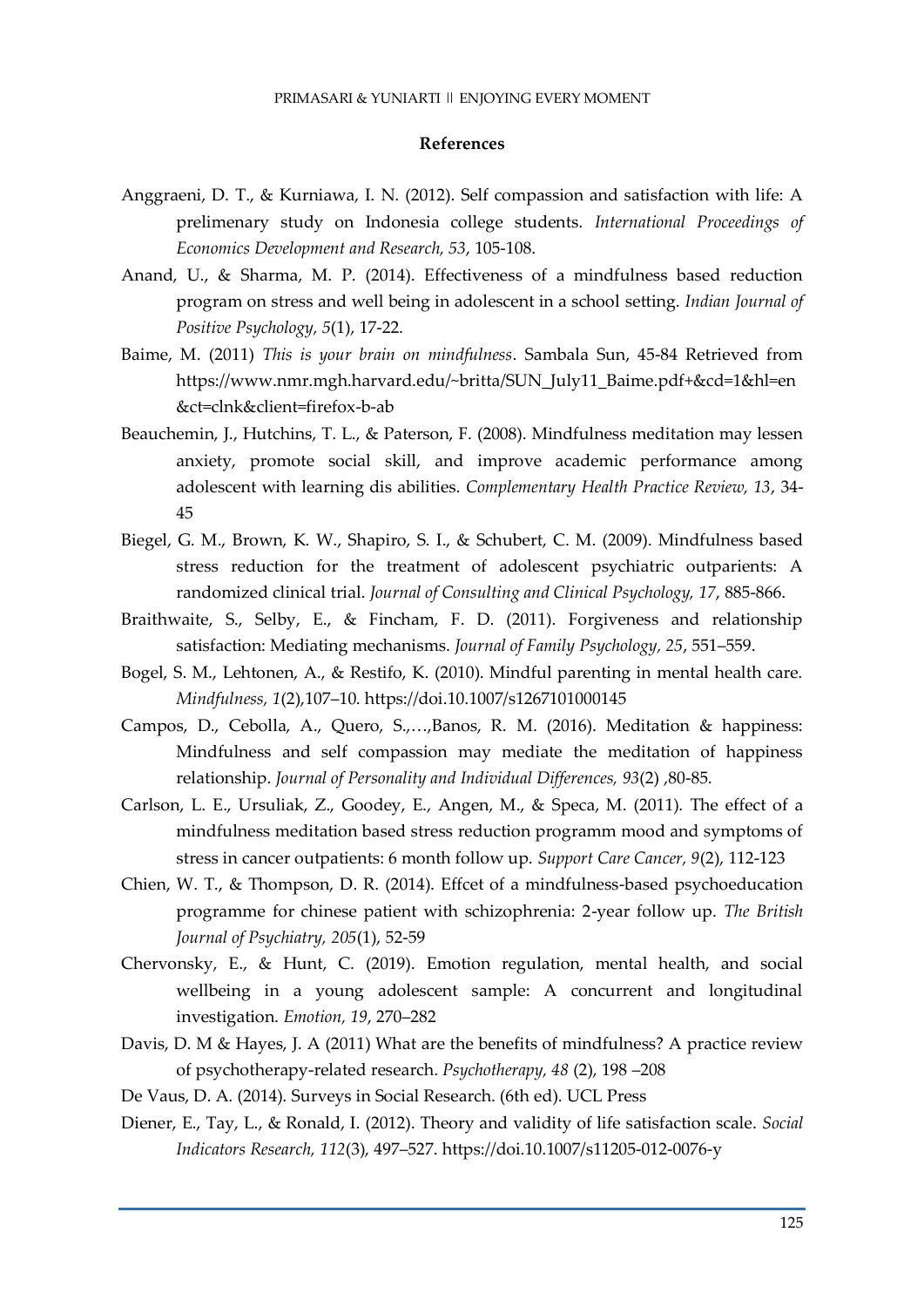- Cotton, S., Luberto, C. M., Sears, R. W., Strawn, J. R., Stahl, L., Wasson, R. S., et al. (2016). Mindfulness-based cognitive therapy for youth with anxiety disorders at risk for bipolar disorder: a pilot trial. *Early Intervention in Psychiatry, 10*, 426–434. https://doi.org/10.1111/eip.12216
- Duryappah, A. (2010). The 3p model: A general theory of subjective well being*. Journal of Happiness Study*, 1-36. https://doi.org/10.1007/s10902-010-9223-9.
- Edmonds, W. A., & Kennedy, T. D. (2012). *An applied reference guide to research designs: Quantitative, qualitative, and mixed methods*. Sage.
- Esch, Tobias. (2013). The neurobiology of meditation and mindfulness. In S. Schmidt & H. Walach (Eds.), *Meditation – Neuroscientific Approaches and Philosophical Implications* (pp. 153-173) https://doi.org/10.1007/978-3-319-01634-4\_9
- Eryilmaz, A. (2012). How do adolescent increased their subjective well-being by means of establishing relationships with their parents? *Journal of Psychiatry and Neurological Sciences, 11*, 21–30. https://doi.10.5350/DAJPN2012250308
- Finucane, A & Mercer, S. W. (2006). An exploratory mixed methods study of the acceptability and effectiveness of mindfulness -based cognitive therapy for patients with active depression and anxiety in primary care. *BMC Psychiatry, 6*(14), 6-14. https://doi.10.1186/1471-244X-6- 14
- Galantino, M., Galbavy, R., & Quinn, L. (2008). Therapeutic effects of yoga for children: A systematic review of the literature. *Pediatric Physical Therapy*, *20*(1), 66–80.
- Germer, C. K. (2009). *The mindful path to self-compassion*. Guilford Press.
- Greenberg, M. T & Harris, A. R. (2012) Nurturing mindfulness in children and youth: Current state of research. *Child Development Perspectives, 6*(20),161-166.
- Halim, A. R (2015). *Pengaruh self compassion terhadap subjective well-being pada mahasiswa luar Jawa tahun pertama Universitas Negeri Semarang*. (Unpubish Thesis). Faculty of Psychology, Universitas Negeri Semarang
- Hanley, A., Warner, A. & Garland, E. L. (2015). Associations between mindfulness, psychological well-being and subjective well-being with respect to contemplative practice. *Journal of Happiness Study, 6*, 14-23.
- Huppert, F. A., & Johnson, D. M. (2010). A controlled trial of mindfulness training in schools: The importance of practice for an impact on well-being. *The Journal of Positive Psychology, 5*(4), 264–274. https://doi.org/10.1080/17439761003794148
- Kalak, N., Lemola, S., Brand, S., Holsboer-Trachsler, E., & Grob, A. (2014). Sleep duration and subjective psychological well-being in adolescence: A longitudinal study in Switzerland and Norway. *Neuropsychiatric Disease and Treatment, 10*, 1199–1207.
- Kartikaputri, Deri Anggita (2015) *Studi deskriptif mengenai derajat self-compassion pada mahasiswa psikologi Universitas Kristen Maranatha*. (Unpublished thesis). Universitas Kristen Maranatha

Kabat-Zinn, J (1990). *Full catastrophe living*. Dell Publishing

Kemper K. J., Powell, D., Helms, C. C., & Kim-Shapiro, D. B. (2015). Loving kindness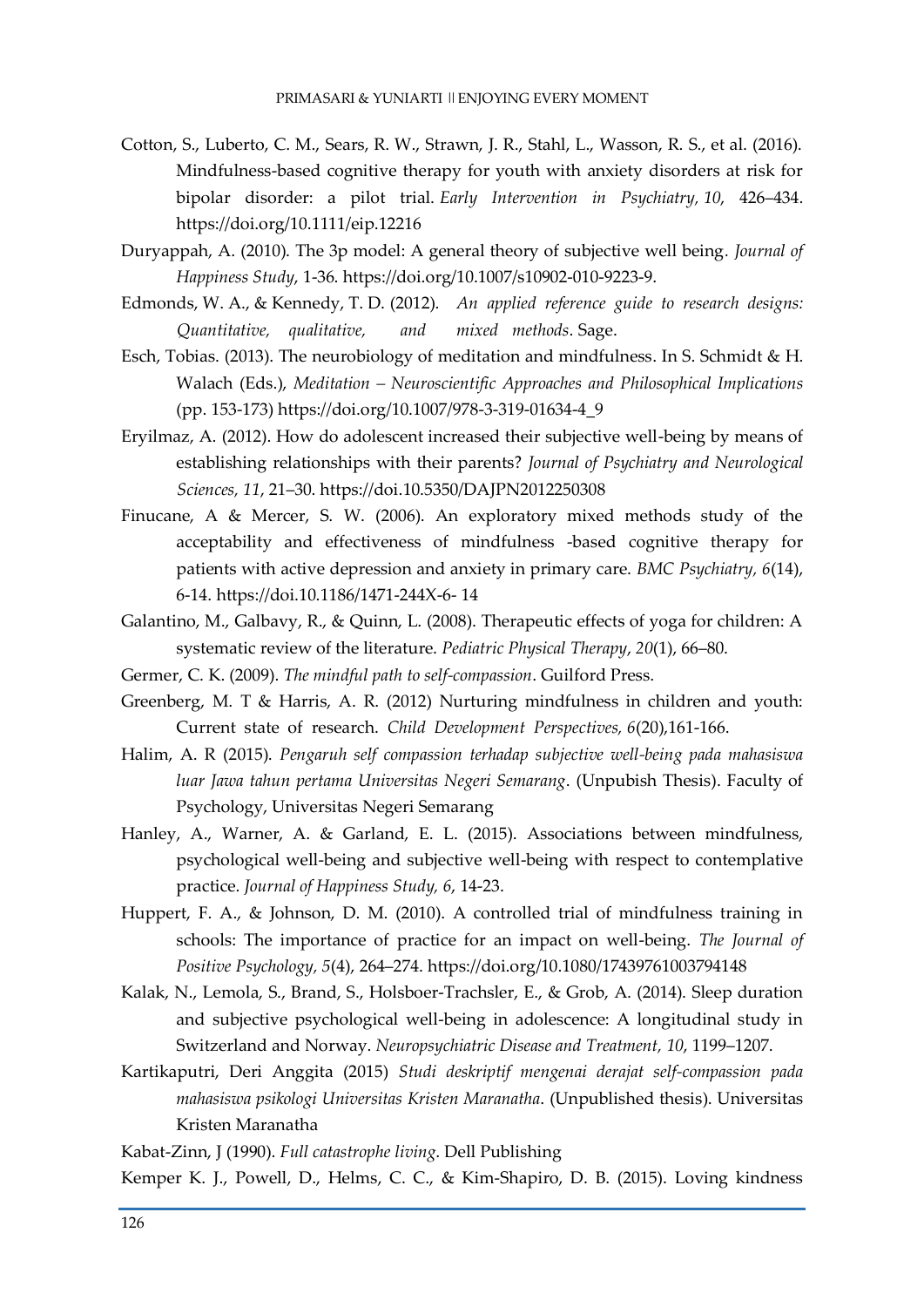## PRIMASARI & YUNIARTI || ENJOYING EVERY MOMENT

meditation's effects on nitric oxide and perceived well-being: A pilot study in experienced and inexperienced meditators. *Explore, 11*, 32-39.

- Keng, L. S., Smoski, M. J., Robins, C. J. (2011). Effect of mindfulness on psychological health: A review of empirical studies. *Clinical Psychological Review, 31*(6), 1041-1056. https://doi.org/10.1016/j.cpr2011.04.006
- Kirmani, M. N., Sharma, P., Anas, M & Sanam, R (2015). Hope, resilience, and subjective well being among college going adolescent girls. *International Journal of Humanities & Social Science, 2*(1), 262-270.
- Kitayama, S., & Uchida, Y. (2003) Explicit self-critism and implicit self-regard in two cultures. *Journal of Experimental Social Psychology*, *39*, 476-482.
- Markus, H. R., & Kitayama, S. (1998). The cultural psychology of personality. *Journal of Cross-Cultural Psychology, 29*, 32-61.
- Meiklejohn, J., Phillips, C., Freedman, M.L., Griffin, M.L., Biegel, G., Roach, A., Frank, ..., Saltzman, A. (2012). Integrating mindfulness training into K-12 education: Fostering the resilience of teacher and students. *Mindfulness, 3*, 291 https://doi.org/10.1007/s12671-012-00945
- Maillet, Myles A. (2014). *The effectiveness of mindful eating in a student population*. (Undergraduate Honors Theses. 7. Retrieved from https://ir.lib.uwo.ca/psychK\_uht/7
- Neff, K. D., & Dahm, K. A. (2013). Self-Compassion: What it is, what it does, and how it relates to mindfulness. In M. Robinson, B. Meier & B. Ostafin (Eds.) *Mindfulness and self- regulation*. Springer.
- Oberle, E., Schonert-reichl, K.A., Lawlor, M. S., & Thomson, K. C. (2012). Mindfulness and inhibitory control in early adolescence. *Journal of Early Adolescent, 32*(94), 565-588.
- Primasari, Ardi (2016) *Modul PRIMA: Program Mindfulness Remaja*. Unpublished manuscript.
- Putri, F. A. S. (2014). *Peran mindfulness dalam memediasi hubungan antar kelekatan ibu dengan rejection sensitivity pada remaja*. Unpublished manuscript.
- Savage, J. A (2011). *Increasing adolescent's subjective well-being: Effects of a positive psychology intervention in comparison to the effect of therapeutic alliance, youth factors, and expectancy for change*. Unpublished manuscript.
- Schonert-Reichl, K. A & Lawlor, M. S. (2010). The effect of a mindfulness-based education program on pre and early adolescent's well being & social emotional competence. *Mindfulness, 1*(3),137-151. https://doi.org/10.1007/s12671-010-00118
- Siegel, D. J. (2007). *The mindful brain: Reflection and attunement in the cultivation of wellbeing.* Norton.
- Schumacher, Matthew Robert. (2015). *Anger, forgiveness and mindfulness: Correlates of perceived stress in an LGB sample*. UNT Digital Library. http://digital.library.unt.edu/ark:/67531/metadc822763/. Accessed December 14, 2016.